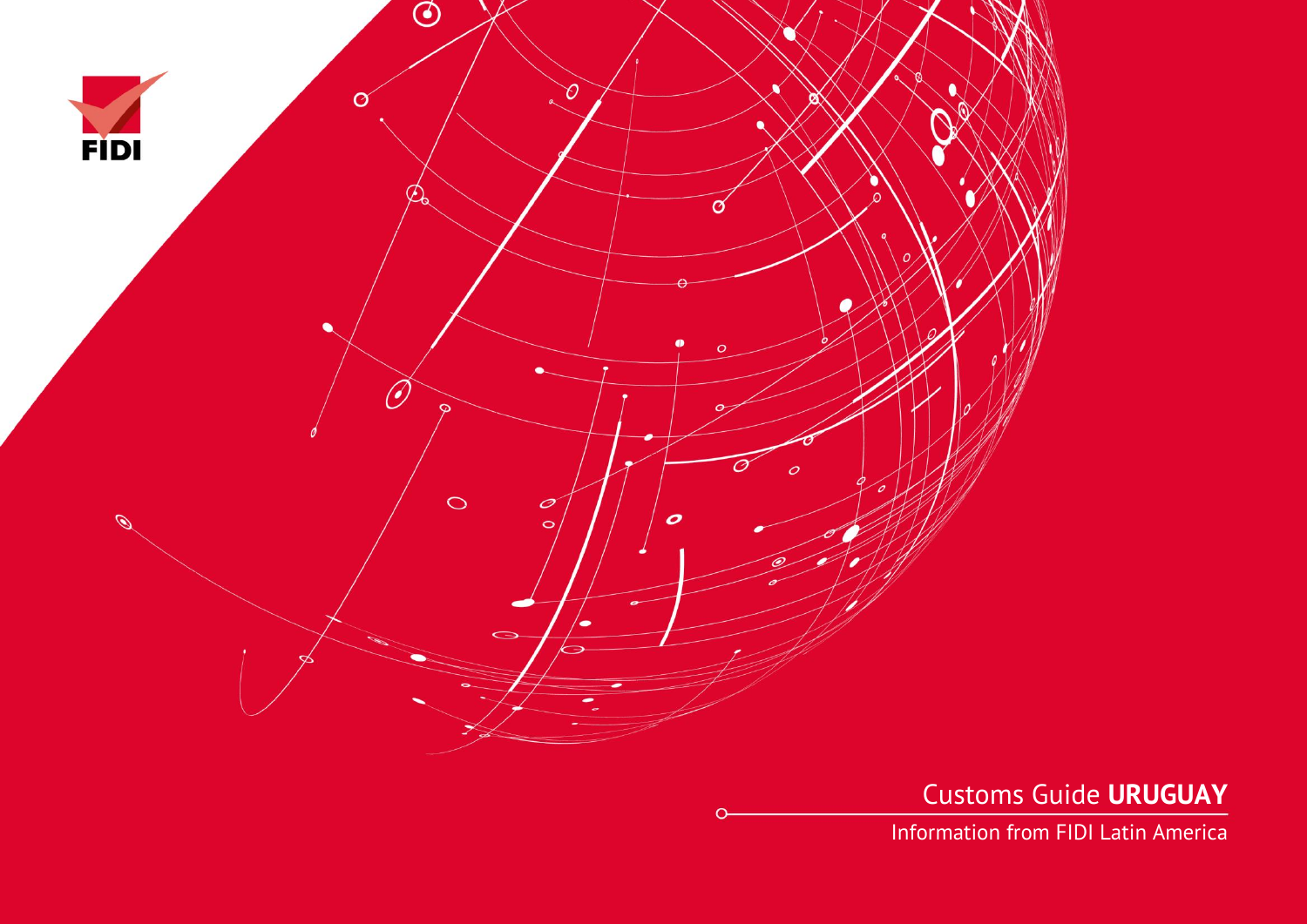## **Customs guide** URUGUAY

## **The global quality standard for international moving.**

The FAIM label is your global assurance for a smooth, safe and comprehensive relocation process.





| <b>GOODS</b>                                                                                                             | <b>DOCUMENTS REQUIRED</b>                                                                                                                                                                                                                                                                                                                                                                                                                                                                                               | <b>CUSTOMS PRESCRIPTIONS</b>                                                                                                                                                                                                                                                                                                                                                                                                                                                                                                                                                                                                                                                                          | <b>REMARKS</b>                                                                                                                                                                                                                                                                                                                                                                                                                                                                                                                    |
|--------------------------------------------------------------------------------------------------------------------------|-------------------------------------------------------------------------------------------------------------------------------------------------------------------------------------------------------------------------------------------------------------------------------------------------------------------------------------------------------------------------------------------------------------------------------------------------------------------------------------------------------------------------|-------------------------------------------------------------------------------------------------------------------------------------------------------------------------------------------------------------------------------------------------------------------------------------------------------------------------------------------------------------------------------------------------------------------------------------------------------------------------------------------------------------------------------------------------------------------------------------------------------------------------------------------------------------------------------------------------------|-----------------------------------------------------------------------------------------------------------------------------------------------------------------------------------------------------------------------------------------------------------------------------------------------------------------------------------------------------------------------------------------------------------------------------------------------------------------------------------------------------------------------------------|
| <b>General comment</b>                                                                                                   |                                                                                                                                                                                                                                                                                                                                                                                                                                                                                                                         | Customs authorities apply very strict control<br>to all incoming shipments in relation to their<br>precise weights. It is essential that the<br>declared weight on the bill of lading (OBL)<br>coincides precisely with the actual weight<br>that is shown on the weight ticket issued by<br>Customs scale. If this requirement is not<br>fulfilled, important demurrage and extra<br>costs will arise.<br>Shippers will be allowed to import either<br>surface or airfreight shipments of HHGDS<br>and PE, this implied for domestic use only.<br>Shipments must arrive in Uruguay within<br>180 days from shipper's arrival in the<br>country.<br>Duty free entry whether goods are used or<br>new. |                                                                                                                                                                                                                                                                                                                                                                                                                                                                                                                                   |
| Household goods and removal effects -<br>Returning Uruguayan citizen and/or Foreign<br>citizen with legal residence visa | Packing list in Spanish authenticated by<br>Uruguayan Consulate at origin.<br>B/L, AWB or CRT. Express release accepted.<br>Certificate of residence issued by Uruguayan<br>Consulate at origin, stating that shipper has<br>lived at least 1 year abroad.<br>Once the customer arrives in Uruguay, he<br>should contact his agent who will ask for the<br>following documents:<br>• Certificate of entrance in Uruguay issued<br>by the Dirección Nacional de Migraciones<br>(address: Misiones 1513, Montevideo) (*). | Uruguayan citizens returning home must<br>submit before customs authorities' proof of<br>permanent residence abroad for a minimum<br>period of one year.                                                                                                                                                                                                                                                                                                                                                                                                                                                                                                                                              | (*) Customs procedure must be started<br>within 60 days of the date stated in this<br>certificate.<br>Normal customs clearance, upon receipt of<br>all documents, takes approx. 7 working days.<br>Important note: Any Uruguayan with more<br>than two years of residence in a foreign<br>country, who decides to definitely return to<br>Uruguay, will be able to introduce free of<br>duties, taxes or connected charges: working<br>tools, machines, or all kind of different<br>instruments related to the art or profession. |

All rights reserved. This publication may not be reproduced in any form without the permission of the FIDI Global Alliance. The FIDI Global Alliance cannot take responsibility for the contents of this publication. It is recommended to verify this information with a FIDI Affiliate prior to shipping. This document is produced based on the information supplied at the mentioned date.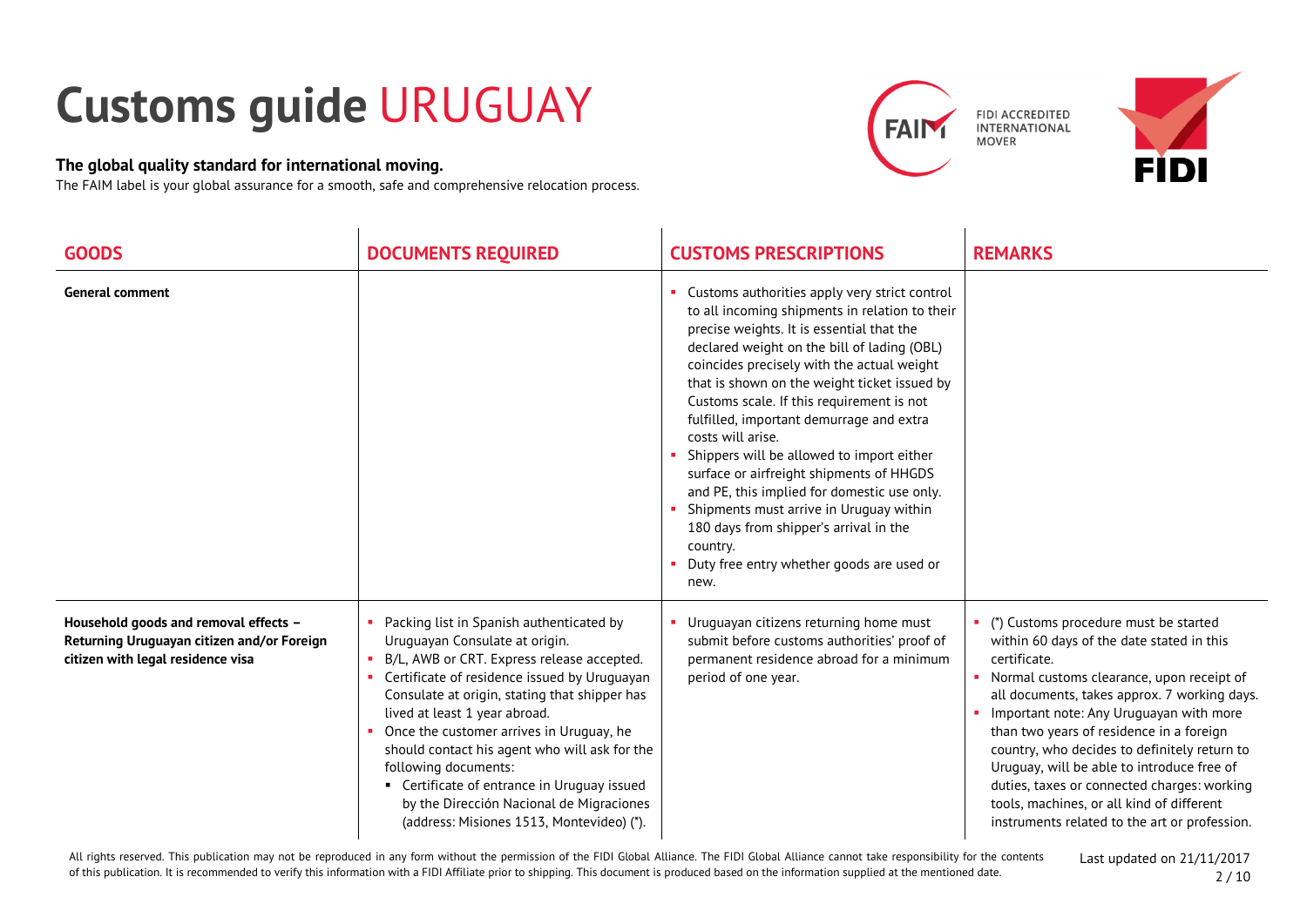| <b>GOODS</b>                                                                      | <b>DOCUMENTS REQUIRED</b>                                                                                                                                                                                                                                                                                                                                                                                                                                                                                                                                                                                                                      | <b>CUSTOMS PRESCRIPTIONS</b>                                                                                                      | <b>REMARKS</b>                                                                                                                                                                                                                                                                                                                                                                                                                                                                                                                                                                                                                                               |
|-----------------------------------------------------------------------------------|------------------------------------------------------------------------------------------------------------------------------------------------------------------------------------------------------------------------------------------------------------------------------------------------------------------------------------------------------------------------------------------------------------------------------------------------------------------------------------------------------------------------------------------------------------------------------------------------------------------------------------------------|-----------------------------------------------------------------------------------------------------------------------------------|--------------------------------------------------------------------------------------------------------------------------------------------------------------------------------------------------------------------------------------------------------------------------------------------------------------------------------------------------------------------------------------------------------------------------------------------------------------------------------------------------------------------------------------------------------------------------------------------------------------------------------------------------------------|
|                                                                                   | • Photocopy of Identity Card or Passport<br>(readable).<br>• Sign a letter for Customs requesting<br>authorization to import household goods.                                                                                                                                                                                                                                                                                                                                                                                                                                                                                                  |                                                                                                                                   | Relevant documental proof to be<br>submitted before Uruguayan Consulate at<br>origin.<br>See requirements in section "Clearance<br>of Uruguayan Citizen cars".                                                                                                                                                                                                                                                                                                                                                                                                                                                                                               |
| Household goods and removals effects -<br>Foreign citizen without legal residence | Packing list in Spanish.<br>B/L, AWB or CRT. Express release accepted.<br>• Once the customer arrives in Uruguay, he<br>should contact his agent who will ask for the<br>following documents:<br>• Customer must initiate the proceedings<br>of residence.<br>• Certificate of entrance in Uruguay issued<br>by Dirección Nacional de Migración<br>(address Misiones 1513, Montevideo) (*).<br>• Photocopy of Identity Card or Passport<br>(readable).<br>• Sign a letter for Customs (asking<br>authorization to import household<br>qoods).<br>• Foreigners under temporary residence<br>must submit a guarantee before customs.<br>$(**)$ . | All Foreign Citizens without legal residence<br>who wish to enter personal effects MUST<br>have applied for residence in Uruguay. | (*) Customs procedure must be started<br>within 60 days of the date stated in this<br>certificate.<br>(**) That is, deposit a guarantee until<br>definitive residence is obtained. How much?<br>Out of the total capittransit (or valued list), a<br>50% must be deposited in a bank. In<br>addition, the premium that pays itself to the<br>bank is a 4% on the total capital plus USD<br>20 (Insurance agent commission).<br>• Guarantee amount will be reimbursed to<br>shipper once obtained legal residence.<br>Normal customs clearance upon receipt all<br>documents take approx. 7 working days.<br>• Guarantee proceedings: 5 more working<br>days. |
| Household goods and removals effects -<br><b>Foreign Diplomats</b>                | Packing list in Spanish.<br>• B/L, AWB or CRT.<br>• The Embassy, Consulate or Delegation will<br>request to the Ministry of Foreign Affairs<br>relevant authorization to import household<br>goods                                                                                                                                                                                                                                                                                                                                                                                                                                             | • Duty free entry.                                                                                                                | • Normal customs clearance upon receipt all<br>documents take approx. 12 working days.<br>п.<br>• Diplomat must be accredited before<br>Uruguayan Government (Ministry for Foreign<br>Affairs) through their Embassies/mission in<br>Uruguay.<br>• Must request for franchise submitting copy<br>of the packing list and B/L or AWB.                                                                                                                                                                                                                                                                                                                         |
| Household goods and removals effects -<br><b>Returning Uruguayan Diplomats</b>    | Packing list in Spanish authenticated by<br>Uruguayan Consulate at origin.<br>• B/L, AWB or CRT.<br>• Upon arrival in Uruguay, returning                                                                                                                                                                                                                                                                                                                                                                                                                                                                                                       |                                                                                                                                   | Normal customs clearance upon receipt all<br>documents take approx. 12 working days.                                                                                                                                                                                                                                                                                                                                                                                                                                                                                                                                                                         |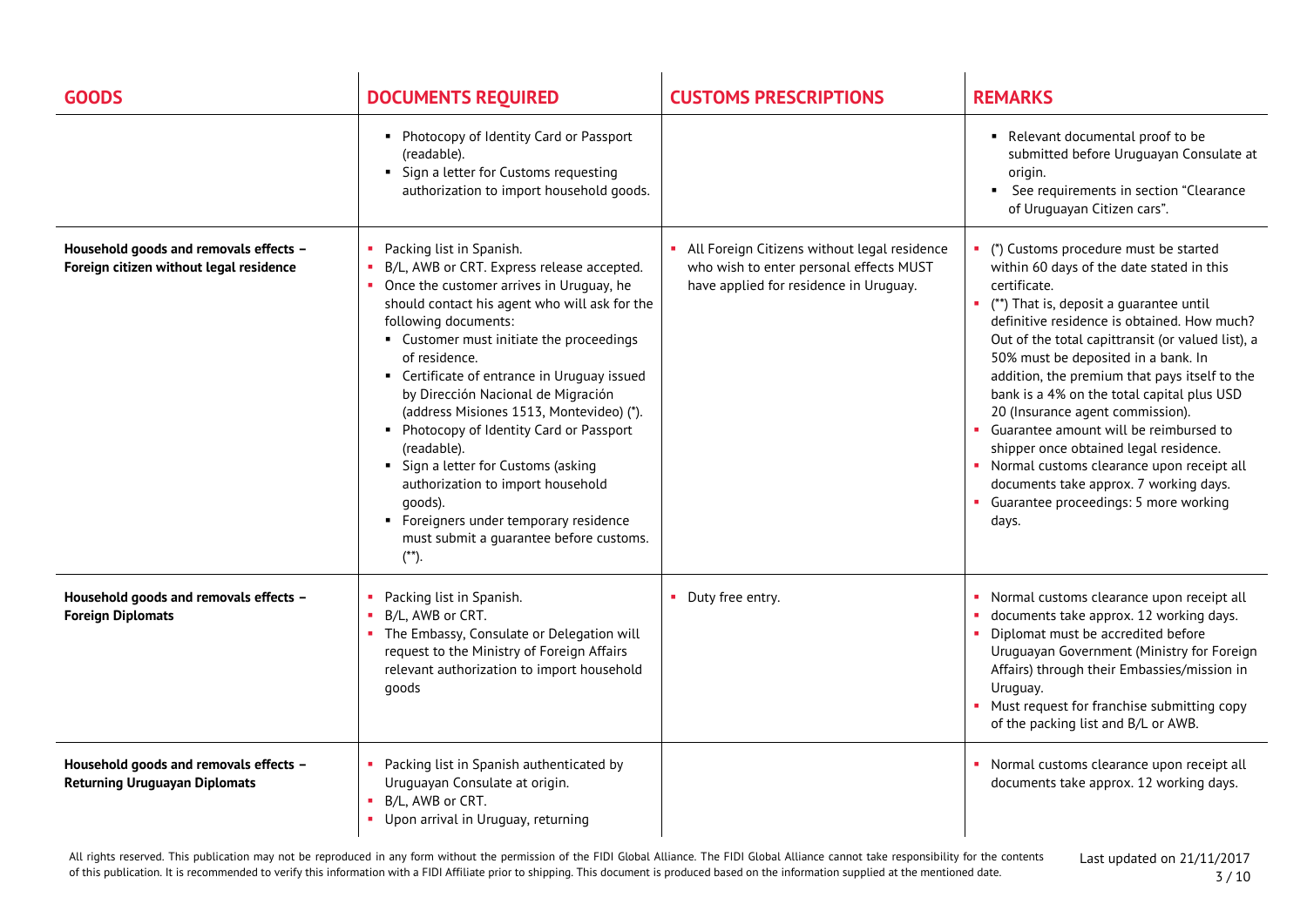| <b>GOODS</b>                        | <b>DOCUMENTS REQUIRED</b>                                                                                                                                                                                                                                                                                                                                                                                                                                                                                                                                                                                                                                                                                                                                                                                                                                                                                                                                                                                                                                                                                                                     | <b>CUSTOMS PRESCRIPTIONS</b>                                                                                                                                                                                                                                                                                                                                              | <b>REMARKS</b>                                                                                                                                                                                                                                                                                                                                                                                                                                                                                                                                                                                                                                                                                                                                                                                                                                                                                                                                                                                                                                                             |
|-------------------------------------|-----------------------------------------------------------------------------------------------------------------------------------------------------------------------------------------------------------------------------------------------------------------------------------------------------------------------------------------------------------------------------------------------------------------------------------------------------------------------------------------------------------------------------------------------------------------------------------------------------------------------------------------------------------------------------------------------------------------------------------------------------------------------------------------------------------------------------------------------------------------------------------------------------------------------------------------------------------------------------------------------------------------------------------------------------------------------------------------------------------------------------------------------|---------------------------------------------------------------------------------------------------------------------------------------------------------------------------------------------------------------------------------------------------------------------------------------------------------------------------------------------------------------------------|----------------------------------------------------------------------------------------------------------------------------------------------------------------------------------------------------------------------------------------------------------------------------------------------------------------------------------------------------------------------------------------------------------------------------------------------------------------------------------------------------------------------------------------------------------------------------------------------------------------------------------------------------------------------------------------------------------------------------------------------------------------------------------------------------------------------------------------------------------------------------------------------------------------------------------------------------------------------------------------------------------------------------------------------------------------------------|
|                                     | Diplomats will request the Ministry of<br>Foreign Affairs authorization to import<br>household goods. This request will be<br>forwarded to Ministry of Finances for<br>approval and only once approved the import<br>clearance process may be started.                                                                                                                                                                                                                                                                                                                                                                                                                                                                                                                                                                                                                                                                                                                                                                                                                                                                                        |                                                                                                                                                                                                                                                                                                                                                                           |                                                                                                                                                                                                                                                                                                                                                                                                                                                                                                                                                                                                                                                                                                                                                                                                                                                                                                                                                                                                                                                                            |
| Motor vehicles - Foreign citizens   |                                                                                                                                                                                                                                                                                                                                                                                                                                                                                                                                                                                                                                                                                                                                                                                                                                                                                                                                                                                                                                                                                                                                               | • Are not allowed to import cars.                                                                                                                                                                                                                                                                                                                                         |                                                                                                                                                                                                                                                                                                                                                                                                                                                                                                                                                                                                                                                                                                                                                                                                                                                                                                                                                                                                                                                                            |
| Motor vehicles - Uruguayan citizens | In order to comply with the present<br>regulation, the person must address to the<br>nearest Uruguayan Consulate at origin or at<br>the Ministry of Foreign Affairs in<br>Montevideo and supply:<br>• Complete information of the person with<br>documents that accredit profession, art or<br>trade (University Degree/diploma/<br>institutional note), and complete<br>information of all family members with<br>whom she/he plans to come back to the<br>country.<br>• Witness of labour activity of the<br>interested part and other members of the<br>family with whom she/he plans to come<br>back to the country.<br>• Domicile in Uruguay, which cannot be<br>modified for the period of 4 years since<br>the entry to Uruguay without previous<br>notification to the Ministry of Foreign<br>Affairs.<br>• Public or private document as proof of<br>ownership of the vehicle acquired and<br>affected to the use in the country of<br>residence, with a minimum of one year in<br>his/her name up to the moment of the<br>return to the country.<br>Personal sworn statement notifying the<br>decision to return to the country and | • Any Uruguayan with more than two years of<br>residence in a foreign country, who decides<br>to definitely return to Uruguay, will be able<br>to introduce for one time only free of any<br>exchange and exempt from all kinds of<br>customs duties, taxes or connected charges,<br>included the prices linked to the import for<br>once time a car of her/his property. | Economy and Finance Ministry will be<br>competent to authorize the exoneration of<br>customs duties, taxes or convex charges -<br>included the prices linked to the import -<br>according to all or part of the goods detailed<br>and checked by the relevant consular<br>section at the origin country.<br>The vehicle cannot be sold nor transferred<br>by a period of four years since the return to<br>Uruguay, and must be registered directly by<br>the interested part in the Departmental<br>Government of the denounced domicile, into<br>the 30 days period of the customs clearance.<br>People under this program will have to<br>annually address personally to our Ministry<br>of Foreign Affairs for the 4 next years upon<br>return, with supporting documentation from<br>Migration Office in order to credit her/his<br>residence in the country.<br>Costs of the removal, insurance and storage<br>are not included in the foreseen<br>exonerations in the present program, being<br>in all cases at expenses for account of the<br>returning Uruguayan. |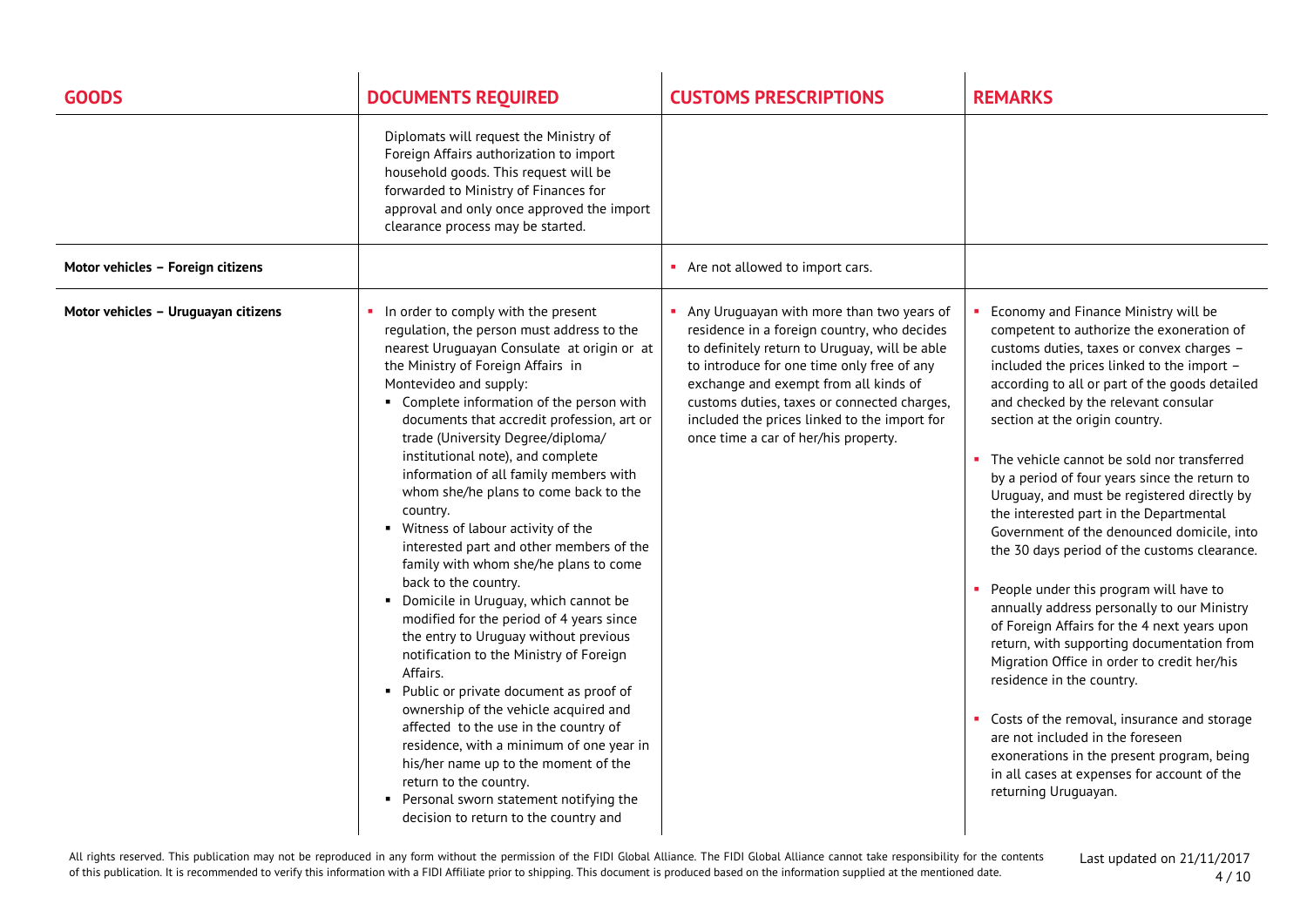| <b>GOODS</b>                                      | <b>DOCUMENTS REQUIRED</b>                                                                                                                                                                                                                                                                                                                                                                                                                                                                                                       | <b>CUSTOMS PRESCRIPTIONS</b>                                                                                                                                                                                                                                                         | <b>REMARKS</b>                                                                                                                                                                                                                                                                                                                              |
|---------------------------------------------------|---------------------------------------------------------------------------------------------------------------------------------------------------------------------------------------------------------------------------------------------------------------------------------------------------------------------------------------------------------------------------------------------------------------------------------------------------------------------------------------------------------------------------------|--------------------------------------------------------------------------------------------------------------------------------------------------------------------------------------------------------------------------------------------------------------------------------------|---------------------------------------------------------------------------------------------------------------------------------------------------------------------------------------------------------------------------------------------------------------------------------------------------------------------------------------------|
|                                                   | definitely establishing in Uruguay.<br>• Documentation that credit the fact of<br>having had permanent and uninterrupted<br>residence in a foreign country for more<br>than two years period, legalized by the<br>consular respective service.<br>• Declaration of seeking protection<br>expressly to the law #18.250, and Decree<br>#330/2008.                                                                                                                                                                                 |                                                                                                                                                                                                                                                                                      | Any material or formal breach of the present<br>regulation will generate the loss of the<br>totality of the tributary benefits.                                                                                                                                                                                                             |
| Motor vehicles - Foreign Diplomats                | Original commercial invoice under shipper's<br>name.<br>• Written evidence of freight & insurance<br>issued by I.M.B. S.A.<br>Original B/L, AWB or CRT.<br>• Photocopy of passport and Diplomatic<br>Identity Card issued by Ministry of Foreign<br>Affairs.<br>• The Embassy, Consulate or Delegation will<br>request to our Ministry of Foreign Affairs the<br>authorization for import of the motor<br>vehicle.<br>Ownership's property document of motor<br>vehicle or circulation document addressed<br>to shipper's name. |                                                                                                                                                                                                                                                                                      | Since there are some restrictions for the<br>vehicles' age and its value, it is highly<br>recommended for the shipper to gets in<br>touch with his Embassy/Organization to<br>check whether he will be allowed to bring<br>car into Uruguay.<br>Normal customs clearance upon receipt all<br>documents, take approx. 20-25 working<br>days. |
| Motor vehicles - Uruguayan Diplomats<br>Returning |                                                                                                                                                                                                                                                                                                                                                                                                                                                                                                                                 | • No longer authorized to import vehicles.                                                                                                                                                                                                                                           |                                                                                                                                                                                                                                                                                                                                             |
| Other vehicles (bicycles, water vehicle)          |                                                                                                                                                                                                                                                                                                                                                                                                                                                                                                                                 | Bicycles can be imported duty free if part of<br>household goods removal. Quantity cannot<br>exceed the number of family members. All<br>other vehicles are subject to payment of<br>duties, if allowed to be imported. Please<br>check with your destination agent in each<br>case. |                                                                                                                                                                                                                                                                                                                                             |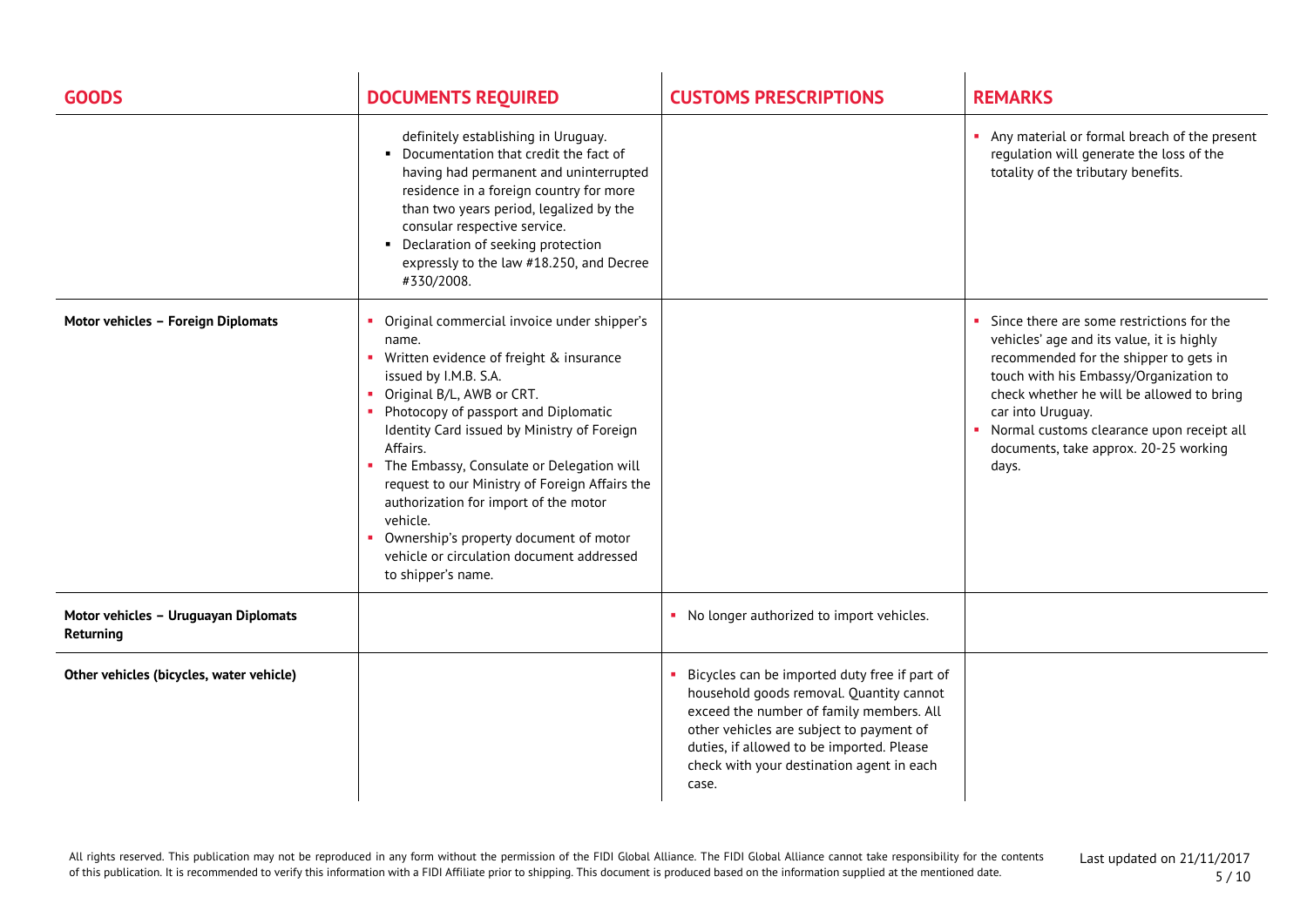| <b>GOODS</b>                              | <b>DOCUMENTS REQUIRED</b>                                                    | <b>CUSTOMS PRESCRIPTIONS</b>                                                                                                                                                                                                                          | <b>REMARKS</b>                                                          |
|-------------------------------------------|------------------------------------------------------------------------------|-------------------------------------------------------------------------------------------------------------------------------------------------------------------------------------------------------------------------------------------------------|-------------------------------------------------------------------------|
| <b>Wedding trousseaux</b>                 | Packing list.<br><b>COL</b><br>• Visaed marriage certificate.                | Duty free entry provided they are part of the<br>household removal.                                                                                                                                                                                   |                                                                         |
| Inheritance                               | Detailed valued list of items to be imported.<br>$\mathcal{L}_{\mathcal{A}}$ | All items in the shipments will be subject to<br>import duties. Please check with your local<br>agent in each case.                                                                                                                                   |                                                                         |
| New furniture and household goods         |                                                                              | Duty free entry if imported as part of a<br>household goods removal.<br>• New household goods subject to duties and<br>value added tax.                                                                                                               | • Customs authorities will hold these items<br>until payment of duties. |
| <b>Works of art &amp; Antiques</b>        |                                                                              | Duty free entry if these articles are part of a<br>bona fide household removal.<br>In case quantities are considered unusual by<br>customs officer to the status or family group<br>of applicant, these items may be subject to<br>payment of duties. |                                                                         |
| Precious metal objects (jewellery, coins) |                                                                              | Can be imported if part of household<br>removal and if the quantities are reasonable.                                                                                                                                                                 |                                                                         |
| <b>Household appliances</b>               |                                                                              | Duty free entry if these articles are part of<br>household removal.                                                                                                                                                                                   |                                                                         |
| <b>Electrical appliances</b>              |                                                                              | Same as for Household appliances.<br>Only 1 article per kind can be brought in<br>household removal,<br>Except TV sets, videos and PC, which can<br>exceed such quantity according to the<br>number of family members.                                |                                                                         |
| Carpets                                   |                                                                              | • Can be imported if part of household<br>removals.                                                                                                                                                                                                   |                                                                         |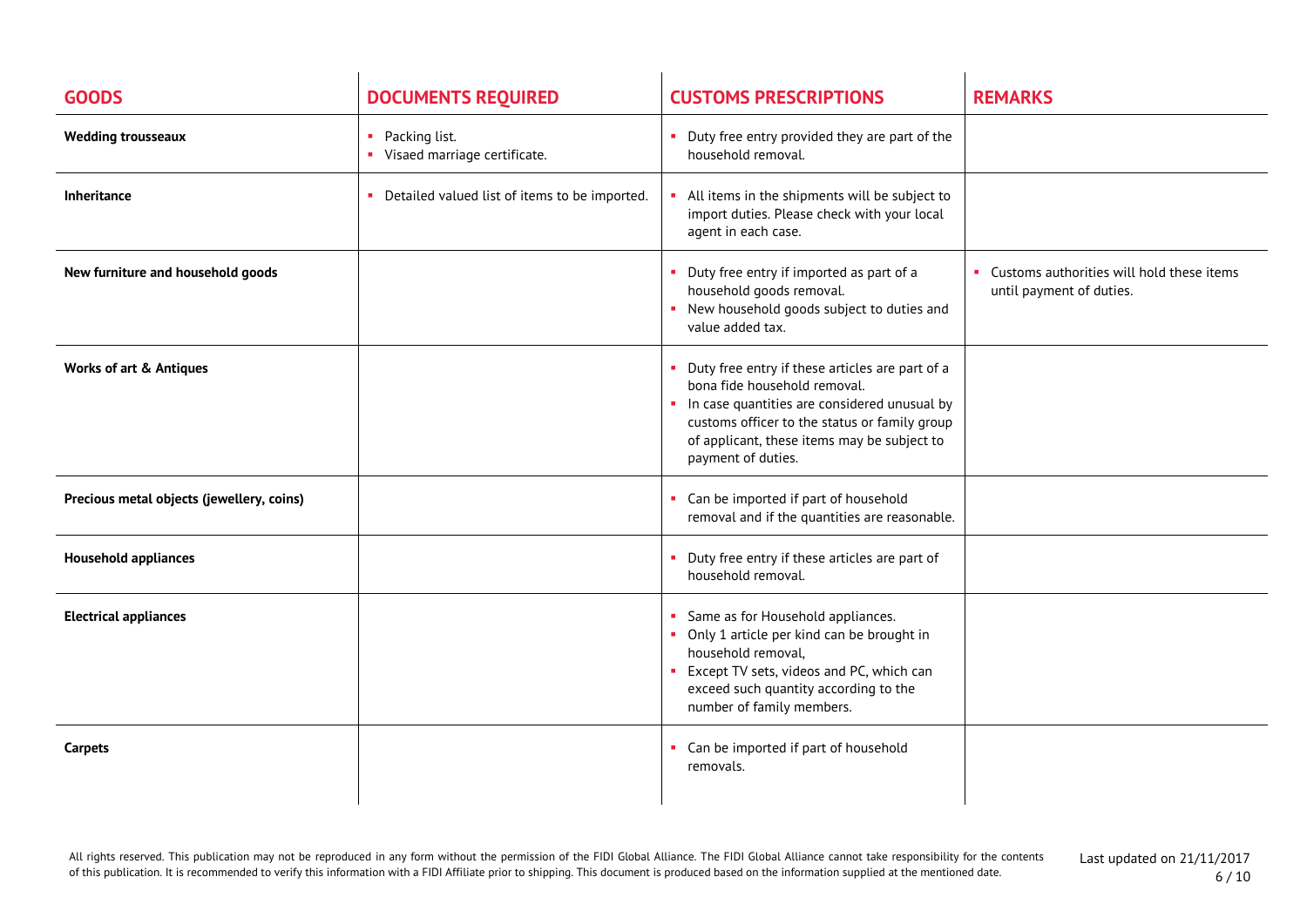| <b>GOODS</b>                      | <b>DOCUMENTS REQUIRED</b>                                                                          | <b>CUSTOMS PRESCRIPTIONS</b>                                                                                                                                                                                                                                                                                                                                                                  | <b>REMARKS</b>                                                                                       |
|-----------------------------------|----------------------------------------------------------------------------------------------------|-----------------------------------------------------------------------------------------------------------------------------------------------------------------------------------------------------------------------------------------------------------------------------------------------------------------------------------------------------------------------------------------------|------------------------------------------------------------------------------------------------------|
| <b>Presents &amp; Souvenirs</b>   |                                                                                                    | • Can be imported if part of household<br>removal and if the quantities are reasonable.                                                                                                                                                                                                                                                                                                       |                                                                                                      |
| Wine, Alcohol                     |                                                                                                    | Subject to payment of duties.<br>• Returning Uruguayan diplomats are allowed<br>to import up to 12 boxes of 12 bottles of 1<br>litre each as "rest of pantry".                                                                                                                                                                                                                                |                                                                                                      |
| Machines, appliances, spare parts |                                                                                                    | Only Uruguayan professionals are allowed to<br>bring in machines together with their<br>removal goods provided they have been<br>abroad for at least 1 years and they can<br>prove their professional condition through<br>documentation issued by the Uruguayan<br>Consulate at origin.<br>Machines must be for the specific use of the<br>owner's profession.                               |                                                                                                      |
| Tins and food                     |                                                                                                    | Can be imported if part of household<br>removal and if the quantities are reasonable.                                                                                                                                                                                                                                                                                                         | It is recommended to check with the<br>destination agent before shipping<br>(quantity/type of food). |
| <b>Prohibited Items</b>           | Only sport guns are allowed to be imported<br>requiring a certificate from Ministry of<br>Defence. | • Firearms (unless considered sport guns),<br>ammunitions.<br>• Medicines, narcotics and drugs.<br>• Live plants.<br>• Pornographic material, subversive material.<br>• Used vehicles of all types including<br>motorcycles.<br>Any other items that should not be<br>considered part of a household goods<br>removals (like new electrical appliances,<br>industrial tools, machinery etc.). |                                                                                                      |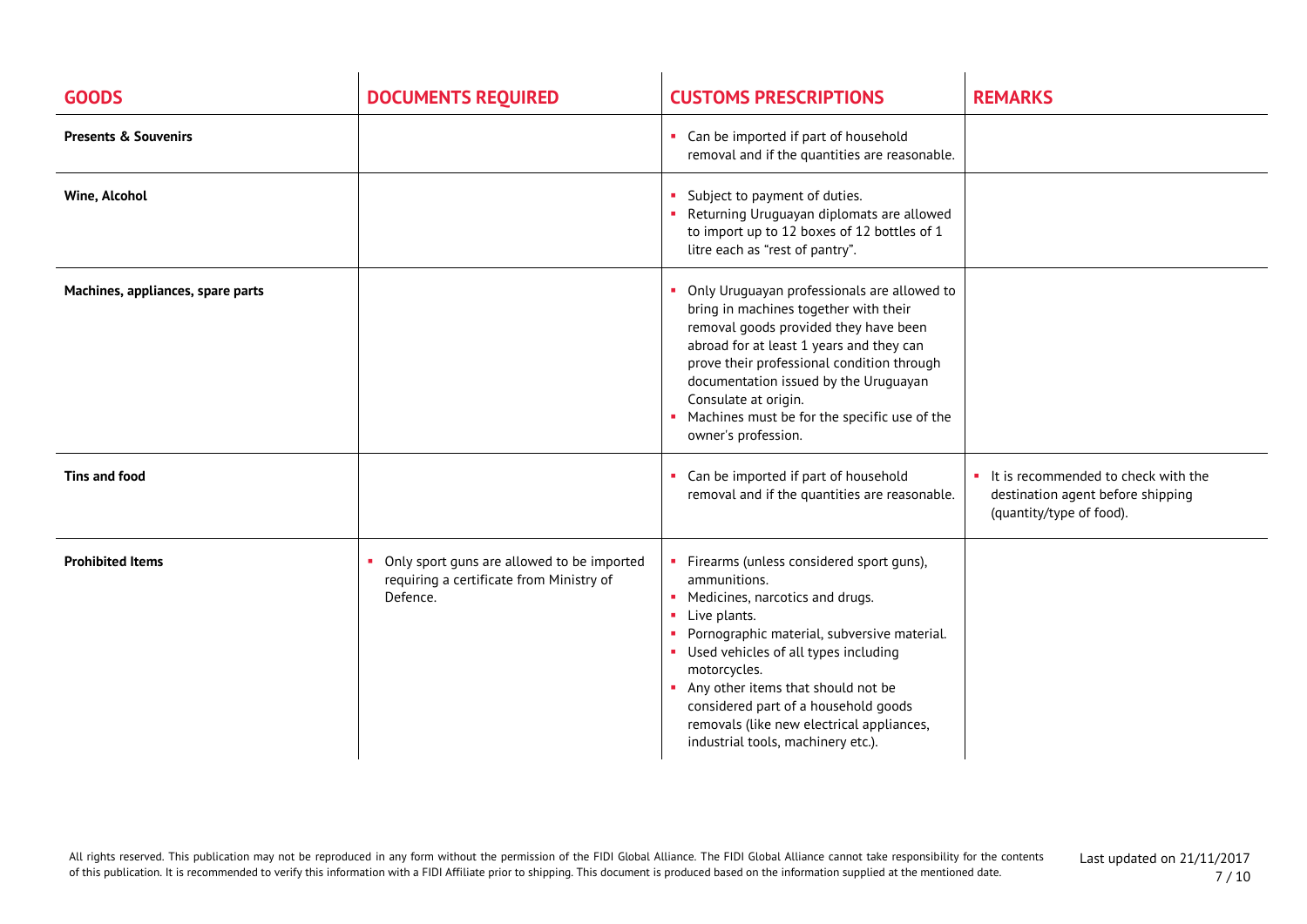| <b>GOODS</b>                                         | <b>DOCUMENTS REQUIRED</b>                                                                                                                                                                                                                                                                                                   | <b>CUSTOMS PRESCRIPTIONS</b>                                                                                                                                                                                                                                                                                                                                                                                                                                                                                                                | <b>REMARKS</b>                                                                                                                                                                                                                                                                                                                                                                                                                                                        |
|------------------------------------------------------|-----------------------------------------------------------------------------------------------------------------------------------------------------------------------------------------------------------------------------------------------------------------------------------------------------------------------------|---------------------------------------------------------------------------------------------------------------------------------------------------------------------------------------------------------------------------------------------------------------------------------------------------------------------------------------------------------------------------------------------------------------------------------------------------------------------------------------------------------------------------------------------|-----------------------------------------------------------------------------------------------------------------------------------------------------------------------------------------------------------------------------------------------------------------------------------------------------------------------------------------------------------------------------------------------------------------------------------------------------------------------|
| Firearms (sport guns)                                | • All firearms must be declared in the packing<br>list, including all specifications of each<br>weapon. Authorities will require submitting<br>documentation in proof of ownership.<br>Foreign citizen should get legal residence<br>and identity card to get weapons permission.                                           | At the moment of loading the container,<br>weapons must be placed at the door of<br>container to facilitate the access of customs<br>officer.<br>Customs officer will pick up all weapons at<br>shipment arrival and take them (with<br>safekeeping) to the Service of Material &<br>Armament, where they will be kept until the<br>shipper regularizes all documents in<br>Uruguay and obtained weapons permission.<br>Once obtained the permission, the arms<br>could be retired.<br>The holder must personally manage such<br>procedure. | . In all cases, weapons will be held by<br>Customs and submitted to the relevant Army<br>authorities.<br>• Weapons will be only returned to the owner<br>once all relevant documentation be<br>obtained through relevant Ministry of<br>Defence/Army authorities.<br>• Weapons incoming to Uruguay are kept<br>under custody by the "Servicio de Material y<br>Armamento del Ejercito" (Armed Forces),<br>located at Instrucciones street (phone<br>number 354 0326). |
| <b>Cats and Dogs</b>                                 | • Certificate of health issued by competent<br>authorities at origin.<br>2 photographies of the pet.<br>• Certificate of antihydrofolic inoculation:<br>At least 30 days old but less than one<br>year old.<br>• The certificate itself must be less than 10<br>working days old when the animal arrives<br>to the country. |                                                                                                                                                                                                                                                                                                                                                                                                                                                                                                                                             | Health and vaccination certificate legalised<br>by Uruguayan Consulate.                                                                                                                                                                                                                                                                                                                                                                                               |
| <b>Other animals</b>                                 | Same as above.                                                                                                                                                                                                                                                                                                              | • More information on the animals need to be<br>supplied since some species are prohibited.                                                                                                                                                                                                                                                                                                                                                                                                                                                 |                                                                                                                                                                                                                                                                                                                                                                                                                                                                       |
| Fumigation of imported and exported wooden<br>crates |                                                                                                                                                                                                                                                                                                                             | Uruguay Government adopted ISPM-15<br>(International standards for Phytosanitary<br>Measures Publication 15).<br>Guidelines for Regulating Wood Packaging<br>Material in International Trade (aka NIFM-<br>15) to standardise the treatment of wood<br>packing materials used for the transport of<br>qoods.<br>All wood containers (lift vans) that come                                                                                                                                                                                   | • The more relevant points are the followings:<br>• The requirement is fulfilled by means of a<br>seal in the wood. If the load comes from<br>a non-signatory country of the<br>convention, a sanitary certificate in paper<br>must be done.<br>• The Treatment to the packing procedures:<br>a) by heat treatment at $56o$ in the centre<br>of the wood during 30 minutes; or, b)                                                                                    |

All rights reserved. This publication may not be reproduced in any form without the permission of the FIDI Global Alliance. The FIDI Global Alliance cannot take responsibility for the contents of this publication. It is recommended to verify this information with a FIDI Affiliate prior to shipping. This document is produced based on the information supplied at the mentioned date.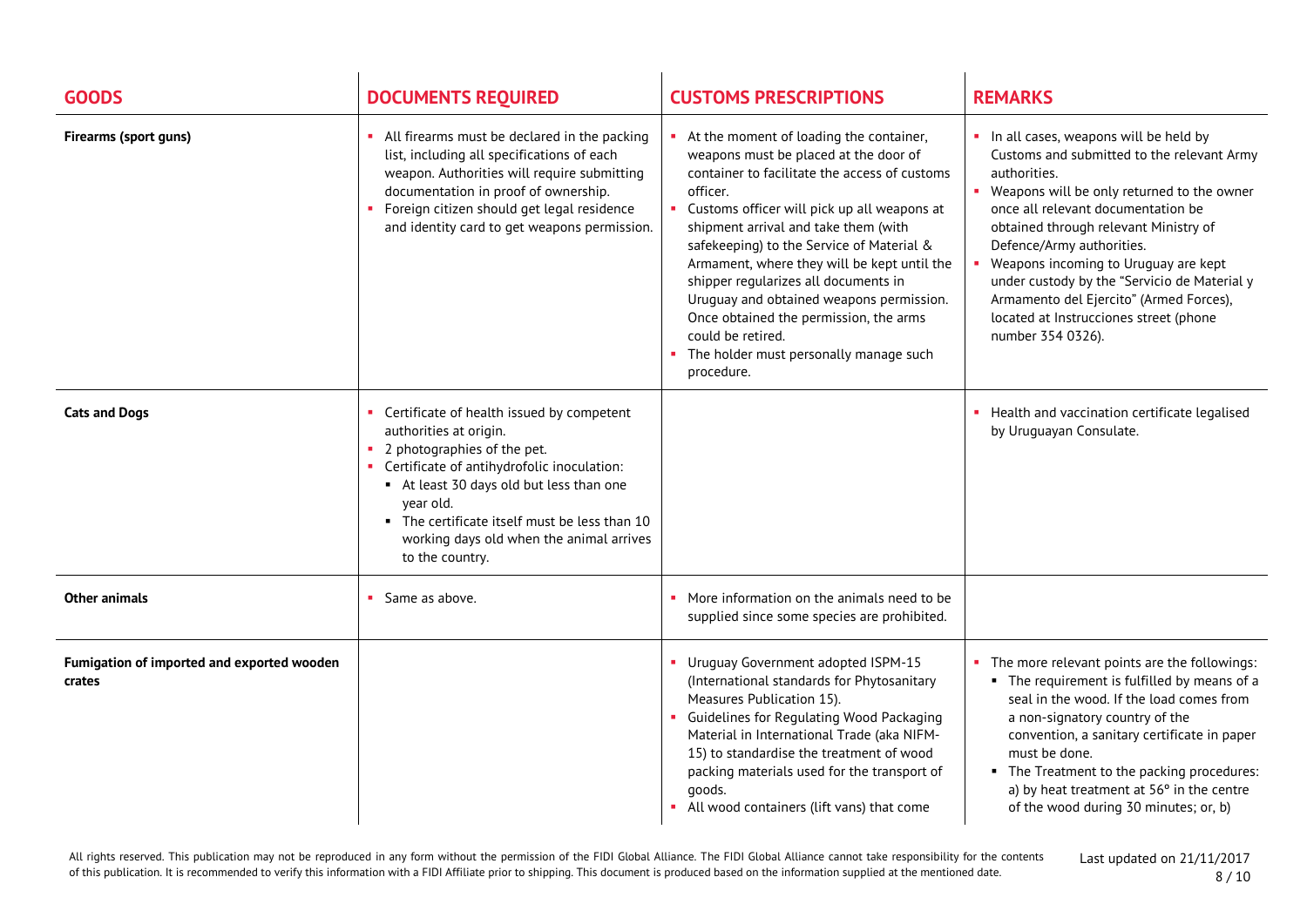| <b>GOODS</b> | <b>DOCUMENTS REQUIRED</b> | <b>CUSTOMS PRESCRIPTIONS</b>                                                                        | <b>REMARKS</b>                                                                                                                                                                                                                                                                                                                                                                                                                                                                                                                                                                                                                                                      |
|--------------|---------------------------|-----------------------------------------------------------------------------------------------------|---------------------------------------------------------------------------------------------------------------------------------------------------------------------------------------------------------------------------------------------------------------------------------------------------------------------------------------------------------------------------------------------------------------------------------------------------------------------------------------------------------------------------------------------------------------------------------------------------------------------------------------------------------------------|
|              |                           | into Uruguay must be FUMIGATED against<br>plagues and with the control made properly<br>identified. | with methyl Bromide (BR).<br>Does not apply to: Particle Plywood,<br>boards, pieces smaller than 6mm<br>thickness.<br>The woods carried by the trucks<br>٠<br>(propping, tops, etc.) must be treated<br>(please inform your carriers).<br>Seals must be in 2 sides of the pallet of<br>such form that always are visible.<br>Containers of Imports "House to House"<br>are going to be verified in the deposit of<br>the client.<br>The MGAP, in cases of reiteration of<br>٠<br>situations of not fulfilling the norm, could<br>reject the entire shipment, not only the<br>packing.<br>Signatory countries are Argentine, Chile,<br>Brazil, Paraguay and Uruguay. |